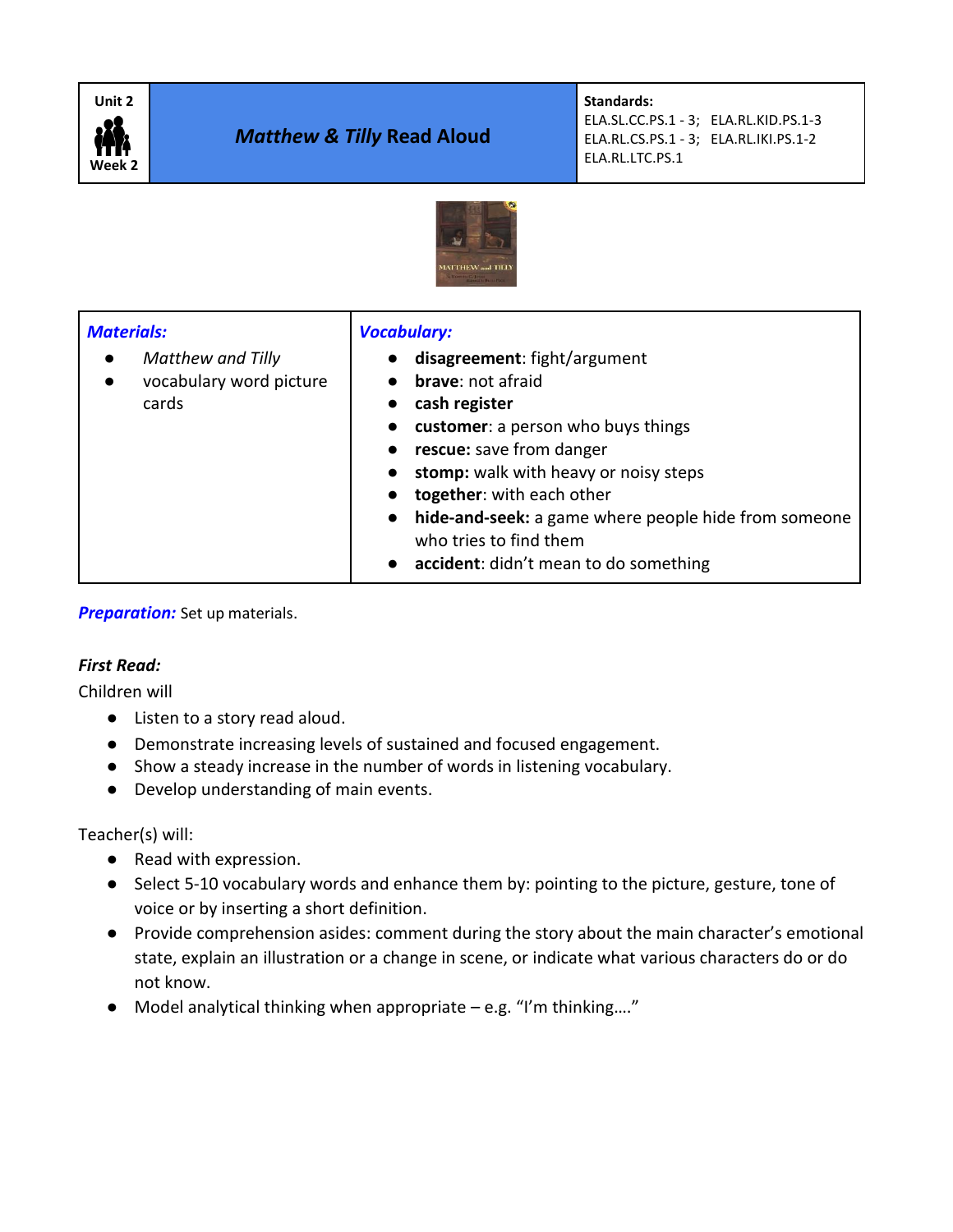| "The title of this book is Matthew and Tilly. The<br>author, the person who wrote the story, is<br>Rebecca Jones. The person who made the<br>pictures, the illustrator, is Beth Peck."                                                                                                                                                                                                                                            | Show cover, underlining the title and point to<br>author's and illustrator's name                                                        |
|-----------------------------------------------------------------------------------------------------------------------------------------------------------------------------------------------------------------------------------------------------------------------------------------------------------------------------------------------------------------------------------------------------------------------------------|------------------------------------------------------------------------------------------------------------------------------------------|
| "This is a little boy named Matthew, and this is a<br>little girl named Tilly. They live in the same city<br>neighborhood and they are really good friends.<br>But something happens one day that makes<br>Matthew and Tilly mad at each other. They have<br>a <i>disagreement</i> , or a fight, and stop playing<br>together. Let's read and find out what made<br>them mad and whether their friendship was<br>ruined forever." | Introduce the main character and the story<br>problem, using the illustrations on the cover.<br>Point to Matthew and Tilly.<br>p.2 point |
| "Hide-and-Seek -a game where people hide and<br>someone else tries to find them."                                                                                                                                                                                                                                                                                                                                                 |                                                                                                                                          |
| " 'When business was slow' Matthew and Tilly<br>were trying to sell lemonade, but they had no<br>customers, people who wanted to buy their<br>lemonade, so they played sidewalk games while<br>they waited for a customer to come."                                                                                                                                                                                               | pgs. 4 & 5 point to lemonade,<br>Comment after reading text.                                                                             |
| "Matthew and Tilly used a stepladder to rescue,<br>or save, the kitten who was stuck up high in a<br>tree from danger."                                                                                                                                                                                                                                                                                                           | pgs. 8 & 9 Point to ladder                                                                                                               |
| 'Bubble gum machine'                                                                                                                                                                                                                                                                                                                                                                                                              | p. 10 - Point to machine.                                                                                                                |
| "Matthew and Tilly were <b>brave</b> --they were not<br>afraid--to climb up and <i>rescue</i> the kitten from<br>the tree.                                                                                                                                                                                                                                                                                                        | Flip back to page 9, point to illustration.                                                                                              |
| " 'Get sick of each other' they don't want to be<br>with each other for a little while."                                                                                                                                                                                                                                                                                                                                          | p. 12 Comprehension Aside.                                                                                                               |
| "Matthew stomped upstairs                                                                                                                                                                                                                                                                                                                                                                                                         | p. 16 Model.                                                                                                                             |
| "Matthew is pretending to work at a store. He<br>has his <i>cash register</i> to keep the money, but he<br>has no customers. There's nobody to buy<br>anything at his store."                                                                                                                                                                                                                                                     | pgs. 20-21 Point to items while reading.                                                                                                 |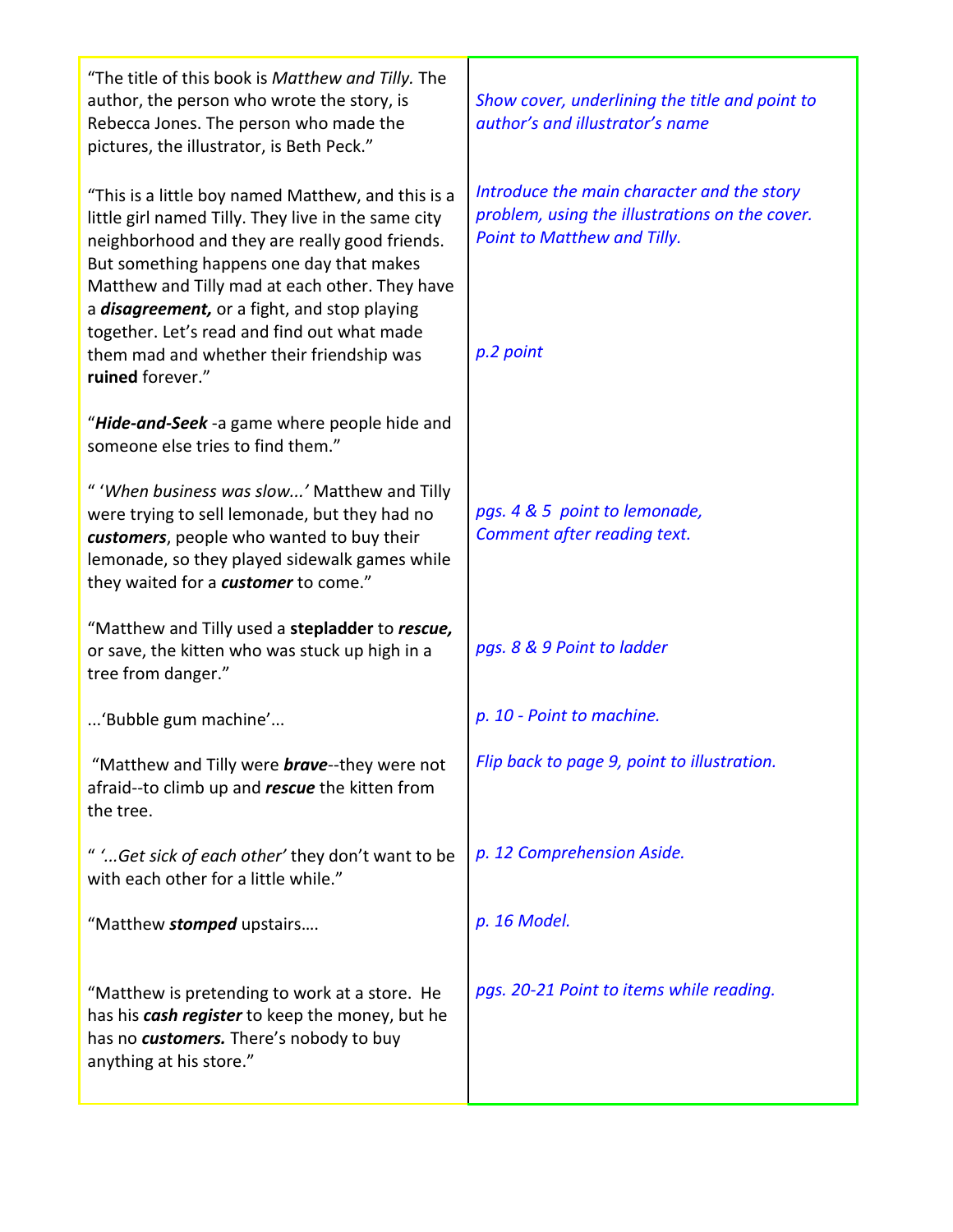"...numbers and *squares***.** She drew them really big, with lots of *squiggly* lines…"

*pgs. 22 & 23 Trace and make motion on page with finger while reading.* 

### *Discussion Questions(s):*

- How did Tilly feel when Matthew broke her crayon? How do you know?
- Why did they call each other names like "stinky and mean"?

### *Second Read*

Children will:

- Listen again to the story read aloud.
- Demonstrate increased level of sustained and focused engagement.
- Show a steady increase in the number of words in listening vocabulary.
- Develop understanding of main events.

Teacher(s) will:

- continue to define the vocabulary words from Story Reading 1 and include additional vocabulary that may need more verbal definitions.
- explain feelings or thoughts of secondary characters.
- deepen the comprehension of primary characters, story problem, etc.
- model analytical thinking.

| "We read this book once before and we<br>remember the title"                                                                                                                                                                                                                                                 | Hold up the book and show the cover.<br>Take the responses the children give and read<br>and underline the title again. |
|--------------------------------------------------------------------------------------------------------------------------------------------------------------------------------------------------------------------------------------------------------------------------------------------------------------|-------------------------------------------------------------------------------------------------------------------------|
| "We remember that Matthew and Tilly are really<br>good friends and do lots of things together. We<br>also remember that they have a disagreement,<br>they get upset with each other. Let's read the<br>story once more.                                                                                      |                                                                                                                         |
| " 'played sidewalk games' We remember<br>Matthew and Tilly were selling lemonade, but<br>when they had no customers--no one who<br>wanted to buy their lemonade, they would play<br>sidewalk games, games that they could make on<br>the sidewalk, like <b>hopscotch</b> while they waited<br>for customers. | pgs. 4 & 5 Comprehension Aside.<br>Point.                                                                               |
| "The lady gave them money' The lady was                                                                                                                                                                                                                                                                      | p. 10 After reading, flip back to pgs. 8 & 9 to                                                                         |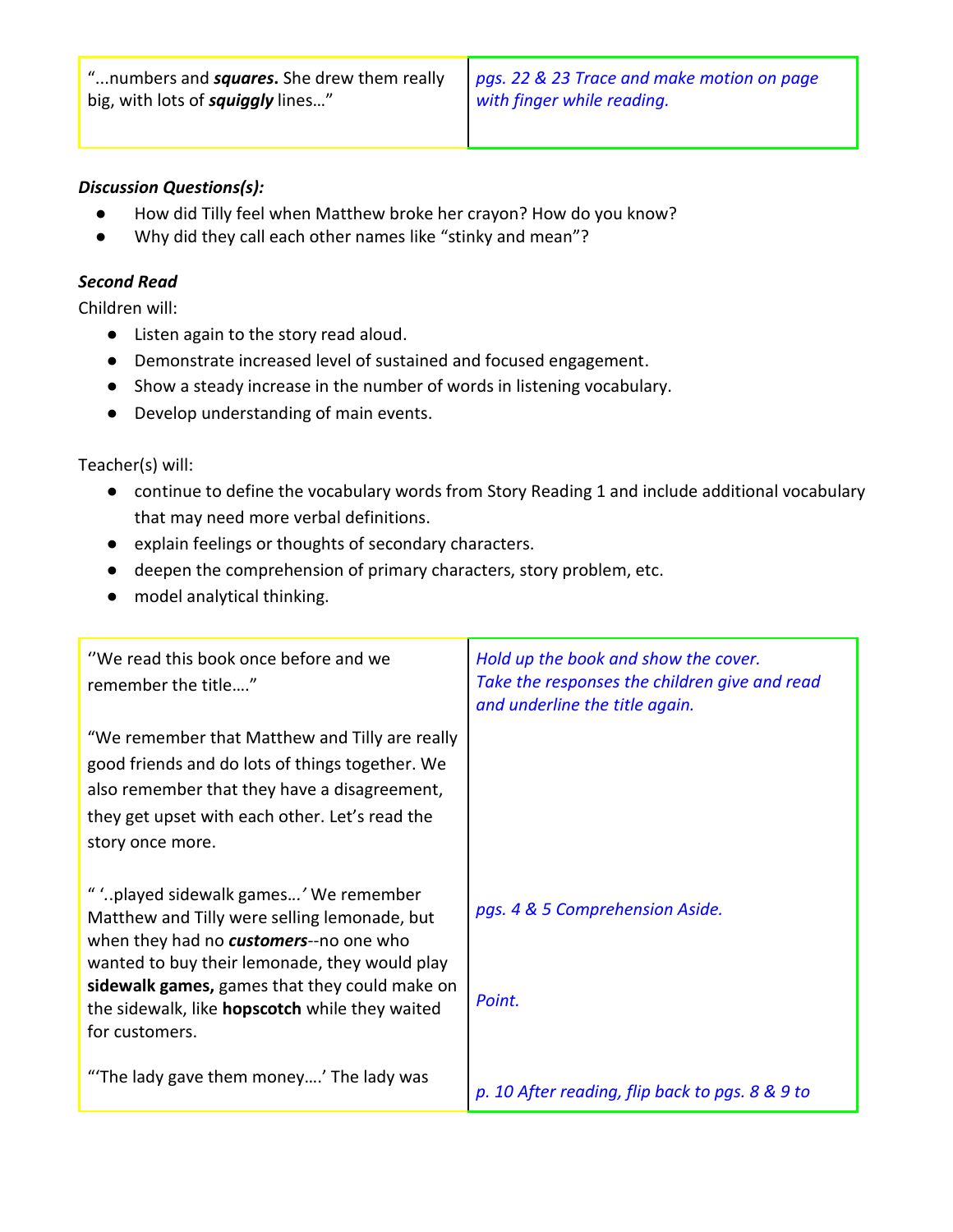| very thankful that they climbed the ladder and<br>rescued -saved- her kitten from a tree, so she<br>gave them money that they could put into the<br>bubble gum machines and buy some bubble gum<br>to thank them. | refer to the Lady's kitten being rescued.<br>p.10 Point to bubble gum machines. |
|-------------------------------------------------------------------------------------------------------------------------------------------------------------------------------------------------------------------|---------------------------------------------------------------------------------|
| ""He didn't mean to" Sometimes when we<br>are using crayons if we push down too hard the<br>crayon can break by accident. Matthew didn't<br>mean to break it, it was an <i>accident.</i> "                        | p. 12 Comprehension Aside.                                                      |
| "You broke my crayon' Tilly was feeling very<br>angry that her crayon got broken, and they said<br>some really unkind words to each other."                                                                       | pgs. 14 & 15 Comment after reading.                                             |
| "'Matthew stomped up the stairs' It looks like<br>he is not feeling very good about their<br>disagreement and the words that were said."                                                                          | p. 16 Comprehension Aside.                                                      |
| ""And playing store wasn't much fun' He's<br>feeling a little lonely, he has no one to play with<br>and sometimes it's not as fun to play alone."                                                                 | p. 18 Comprehension Aside.                                                      |
| ""And a sidewalk game wasn't much fun<br>without another player.' Tilly is feeling lonely<br>too. Neither of them have anyone to play with<br>and aren't having as much fun by themselves-<br>being alone."       | p. 20 Comprehension Aside.                                                      |

## *Discussion Questions(s):*

- Why do you think Matthew and Tilly missed each other so much when they were playing alone?
- Are Matthew and Tilly still friends even when they're not playing together? Why or why not?

### *Third Read:*

Children will:

- Reconstruct parts of the story.
- practice saying and using story-related vocabulary words.
- recall main events and characters in the story when prompted.

Teacher(s) will:

● Jointly reconstruct the story with children.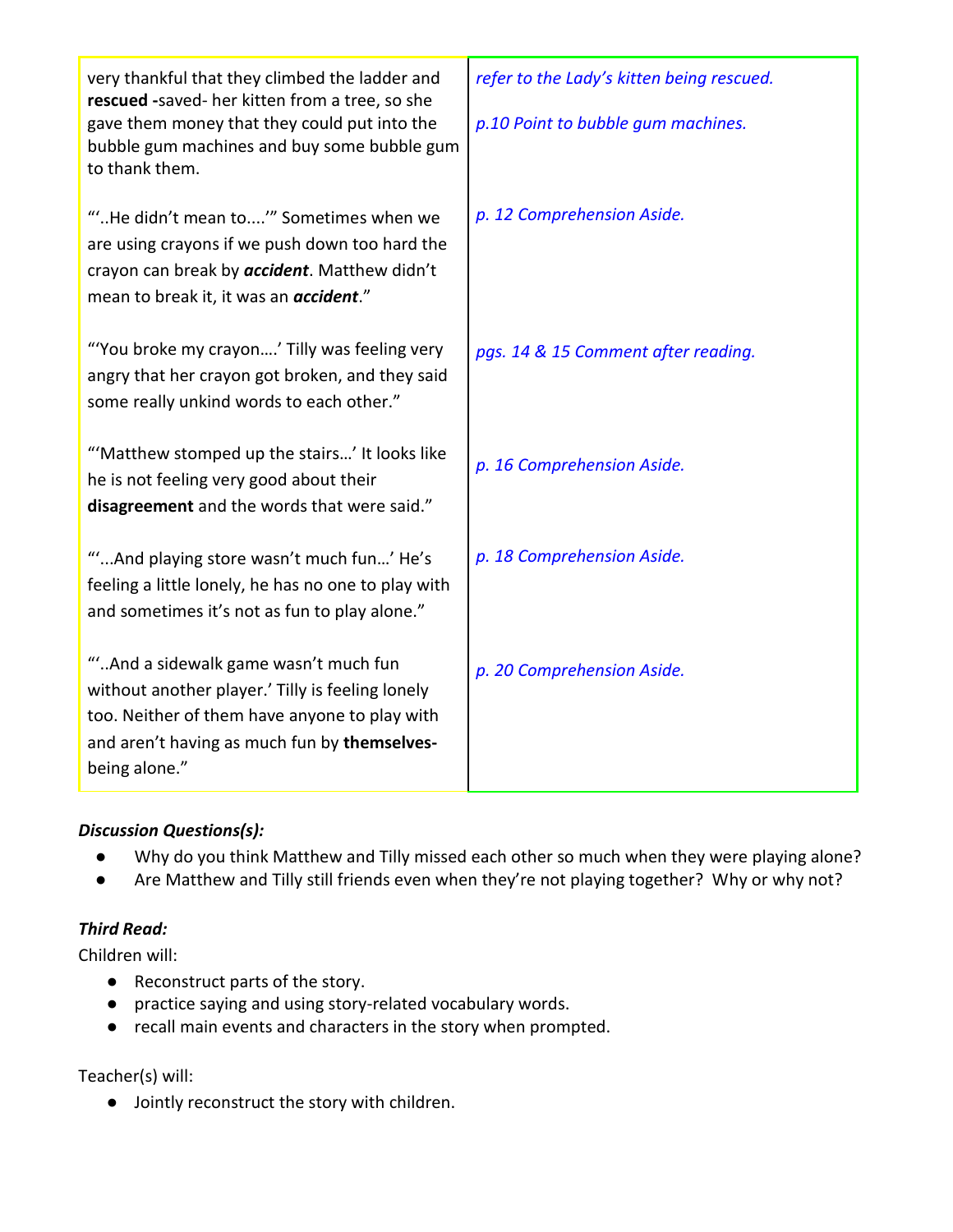- Expand, clarify or add more information to children's responses.
- Address misunderstandings.
- Define words as necessary.
- Deepen comprehension asides.
- Model analytical thinking.

| "We have read this story twice and today we are<br>going to talk about and tell the story together." | Hold up the book and show the cover.<br>Underline and state the title                                                                                                                                                |  |
|------------------------------------------------------------------------------------------------------|----------------------------------------------------------------------------------------------------------------------------------------------------------------------------------------------------------------------|--|
|                                                                                                      | Use phrases such as "We remember" or "We<br>notice" or "What is happening here?" while<br>pointing to the action on the pages.<br>Comments will mostly be in response to what the<br>children say.                   |  |
|                                                                                                      | p. 1 - Pause, read if children to not contribute.                                                                                                                                                                    |  |
| "We remember"<br>"They also"                                                                         | pgs. 2 - 9 Turn pages as children share things<br>that Matthew & Tilly did together. Point to parts<br>of the illustration for non verbal cues &<br>reminders and filling in blanks where information<br>is missing. |  |
| "And the lady was so thankful that they rescued<br>her cat that she gave them something"             | p. 10 Use prompt as needed.                                                                                                                                                                                          |  |
|                                                                                                      | p. 11 Read - lingering on the word <b>brave</b> to<br>encourage children to chime in.                                                                                                                                |  |
| "Sometimes, though, Matthew and Tilly got sick<br>of each other. One day"                            | p. 12 read first sentence (if needed)<br>Respond to children.                                                                                                                                                        |  |
| "How was Tilly feeling about her crayon<br>breaking?"                                                | pgs. 14 & 15 use prompt if needed with children                                                                                                                                                                      |  |
| " And Tilly"                                                                                         | p. 16 Model stomping; Prompt if needed.                                                                                                                                                                              |  |
| "We remember"                                                                                        | p. 18 Respond to children's comments and<br>highlight that they are both alone.                                                                                                                                      |  |
| "But he didn't have a customer. And playing<br>store wasn't much fun without a customer."            | p. 20 Prompt if needed. Read last section if<br>needed.                                                                                                                                                              |  |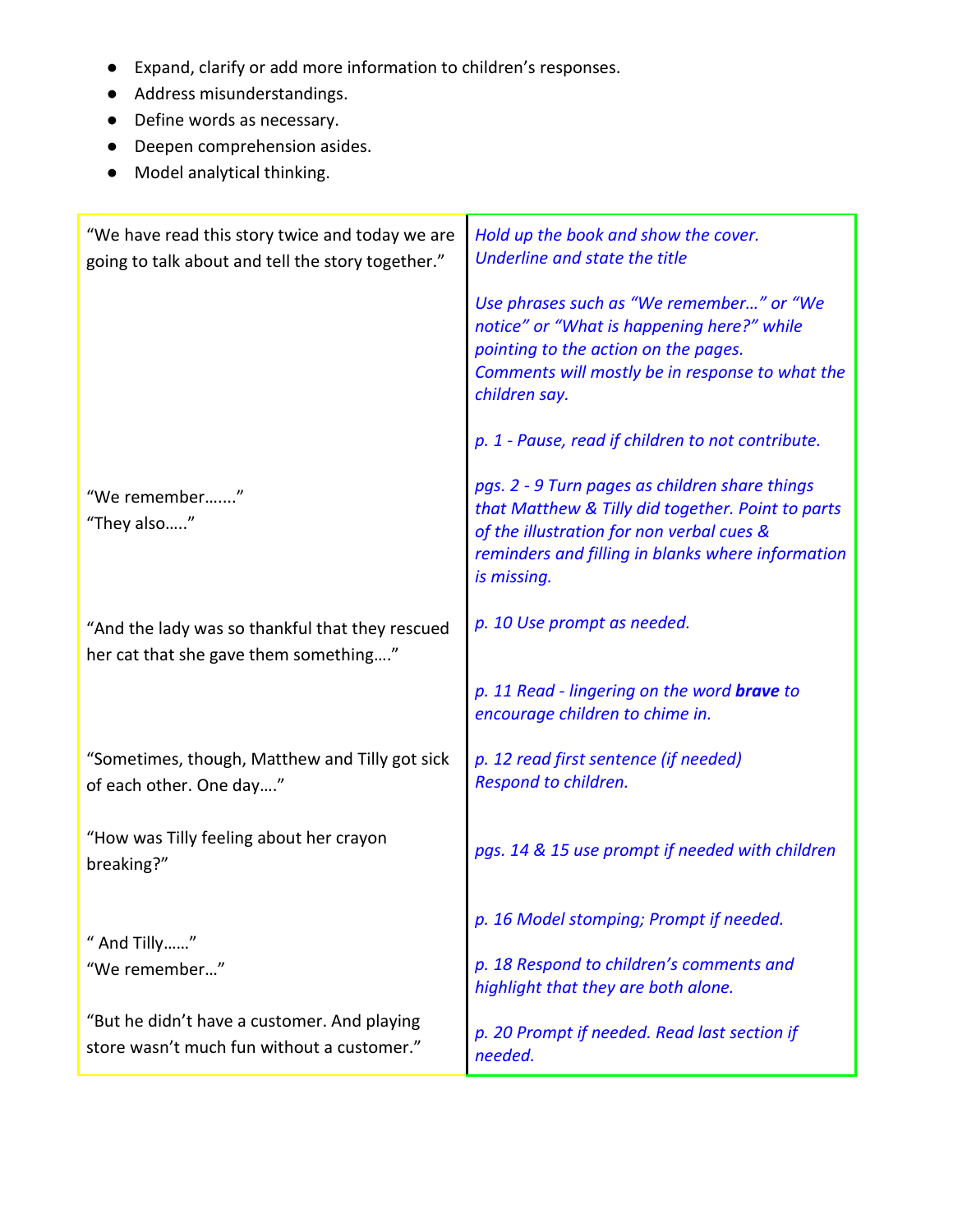## *Discussion Questions(s):*

- Why do you think Matthew and Tilly got tired of each other?
- How is Matthew and Tilly's misunderstanding similar to or different from Peter and Amy's misunderstanding?
- Have you ever had a disagreement with a friend? Tell me about it.

## *Fourth Read*

Children will:

- act out one or more scenes from the story
- explore character motivations and emotions
- recall main events from the story

With children, choose one (or more) scene(s) to act out. Assign roles to children or use a structure to ask for volunteers. As you read the corresponding pages from the story, children act out the scene and recite any dialogue.

## *Discussion Questions(s):*

- Did you ever have a disagreement (a fight) with a friend? Tell us about it.
- How are you and your friends similar to, or different from Matthew and Tilly?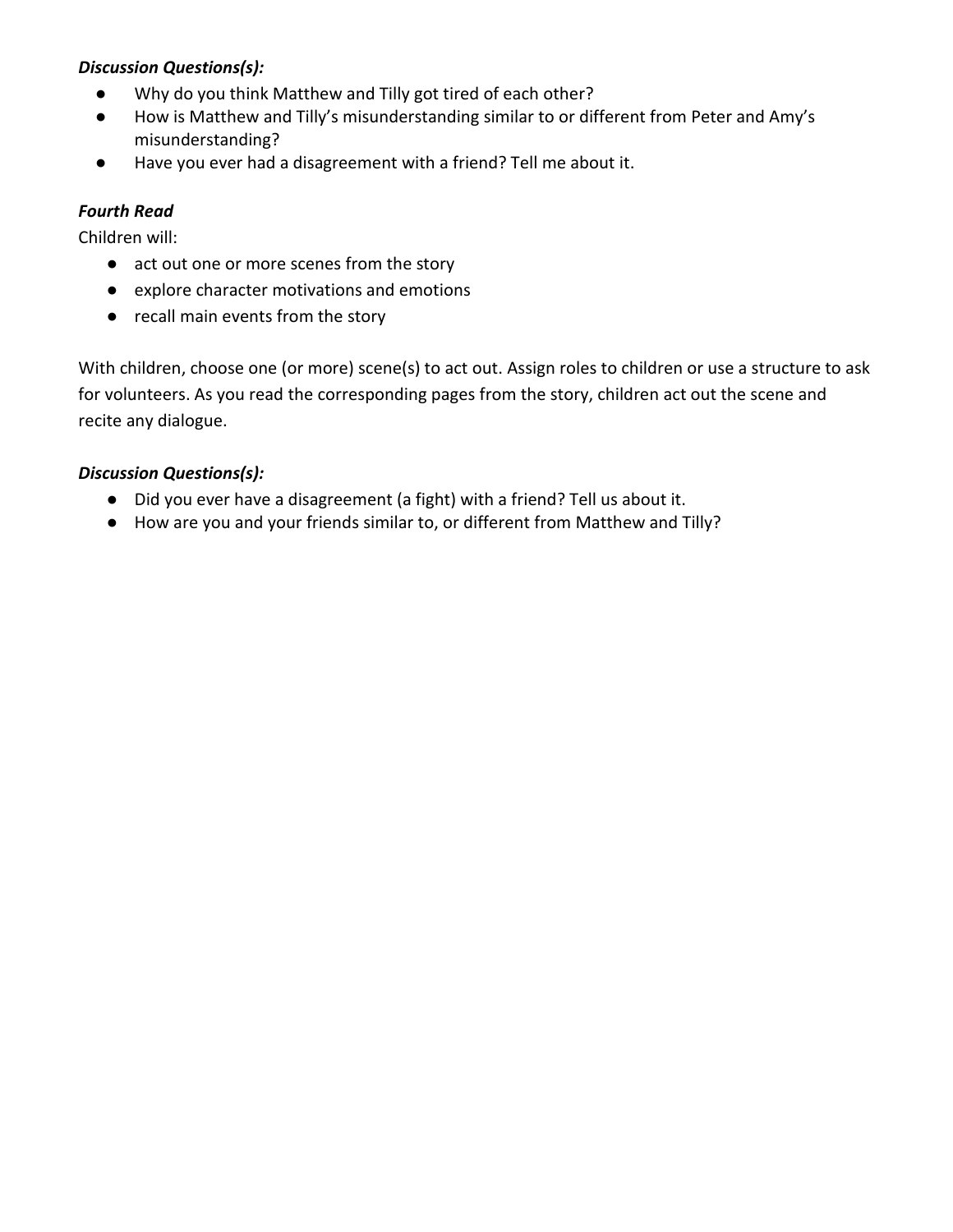| <b>Suggested Transition Activity</b><br><b>First Read</b>             | Literacy/Language Skills<br><b>Supported</b> |
|-----------------------------------------------------------------------|----------------------------------------------|
| Tell children that you have a new way to dismiss them by color today. | <b>Direct</b>                                |
| Have a small box of crayons. Hold up one crayon at a time and say:    | -vocabulary support (color                   |
|                                                                       | names)                                       |
| "If you are wearing something purple like the purple crayon that      |                                              |
| Matthew broke by accident, you may"                                   | <b>Indirect</b>                              |
| "If you are wearing blue, like this crayon, you may"                  | -exposure to other                           |
|                                                                       | vocabulary through teacher                   |
|                                                                       | use (e.g., dismiss, wearing,                 |
|                                                                       | get ready, etc)                              |
|                                                                       | -repeated exposure to well-                  |
|                                                                       | formed sentences ("If you                    |
|                                                                       | are wearing")                                |

| <b>Suggested Transition Activity</b><br><b>Second Read</b>                                                                                     | Literacy/Language Skills<br><b>Supported</b> |
|------------------------------------------------------------------------------------------------------------------------------------------------|----------------------------------------------|
| Tell children that you are going to dismiss them by using the first sound<br>in their first name. Use sounds from the story Matthew and Tilly. | <b>Direct</b><br>- beginning sounds          |
|                                                                                                                                                | - vocabulary support                         |
| Start by using the first sounds in the names Matthew and Tilly, ie., /M/                                                                       |                                              |
| and $/T/$ . If no child has a name that starts with $/M/$ or $/T/$ you may                                                                     | <b>Indirect</b>                              |
| comment on that. Then use the sounds of key words:                                                                                             | - repeated exposure to                       |
| "If your name begins with the sound /k/ like kitten, you may"                                                                                  | well-formed sentence                         |
| "If your name begins with the sound $/r/$ , like rescue you may"                                                                               |                                              |
| "If your name begins with /ch/, like chew you may"                                                                                             |                                              |
| Continue with beginning sounds with other story vocabulary words.                                                                              |                                              |